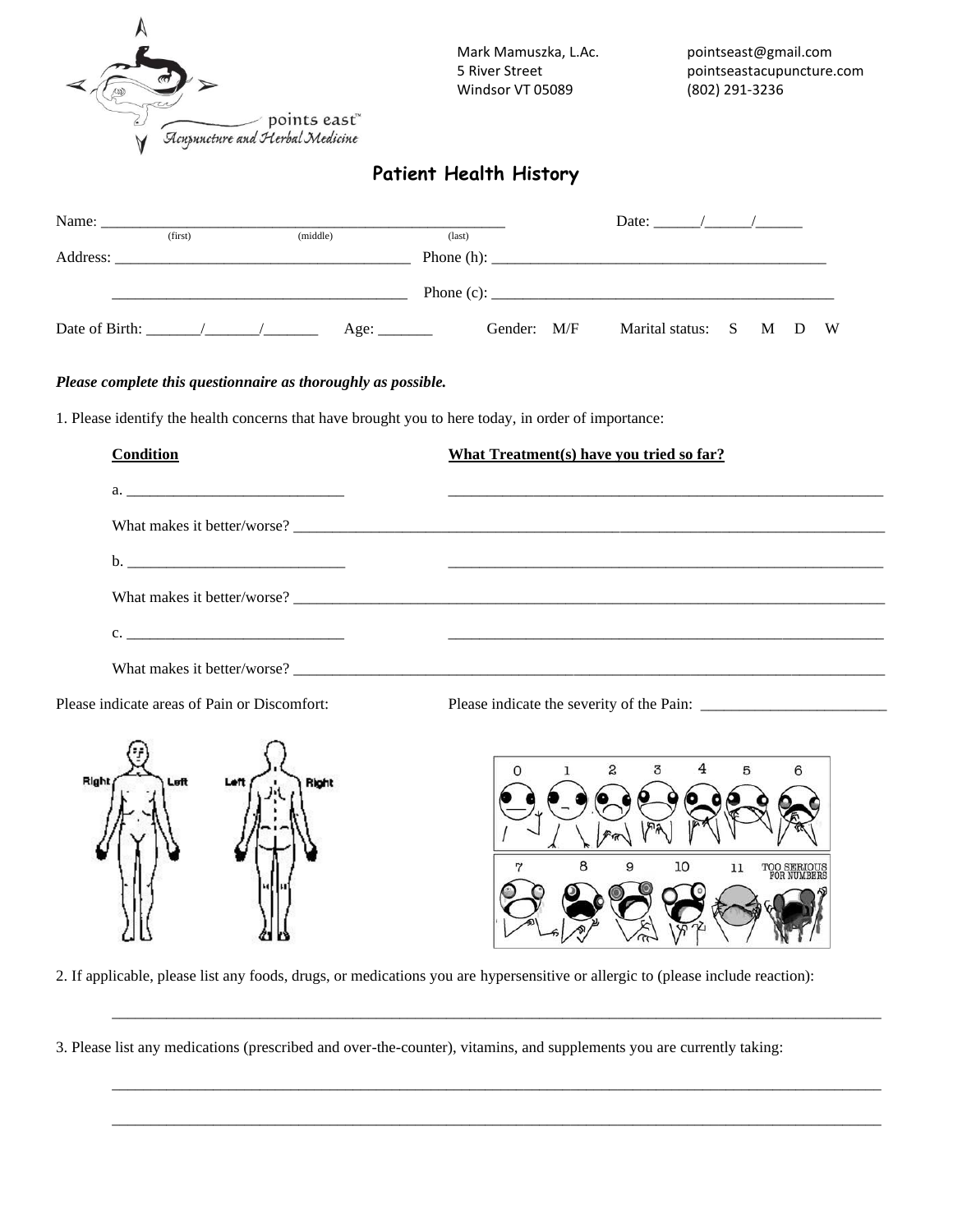| 4. Do you have any reason to believe you may be pregnant? Y<br>If so, how far along are you?<br>${\bf N}$                                                                                                                                 |                    |                       |                           |                  |                            |                     |  |  |
|-------------------------------------------------------------------------------------------------------------------------------------------------------------------------------------------------------------------------------------------|--------------------|-----------------------|---------------------------|------------------|----------------------------|---------------------|--|--|
| 5. Do you have any infectious diseases?<br>${\bf N}$<br>Y                                                                                                                                                                                 |                    |                       |                           |                  |                            |                     |  |  |
| 6. Family History:<br>Cancer<br>Diabetes<br><b>Heart Disease</b><br><b>High Blood Pressure</b><br>Stroke<br><b>Mental Illness</b><br>Asthma/Hay fever/Hives<br>Kidney Disease                                                             | Self               | Parent(s)             | <b>Siblings</b>           |                  |                            |                     |  |  |
|                                                                                                                                                                                                                                           |                    |                       |                           |                  |                            |                     |  |  |
|                                                                                                                                                                                                                                           |                    |                       |                           |                  |                            |                     |  |  |
| 9. Hospitalizations and Surgeries:                                                                                                                                                                                                        |                    |                       |                           |                  |                            |                     |  |  |
| Reason                                                                                                                                                                                                                                    | When               |                       | Reason                    |                  |                            | When                |  |  |
|                                                                                                                                                                                                                                           |                    |                       |                           |                  |                            |                     |  |  |
| <u> 1980 - Johann Barbara, martxa alemaniar argumento este alemaniar alemaniar alemaniar alemaniar alemaniar al</u><br>10. Emotional (please circle any that you experience now and underline any that you have experienced in the past): |                    |                       |                           |                  |                            |                     |  |  |
| <b>Mood Swings</b>                                                                                                                                                                                                                        | Anxiety            | <b>Stress</b>         | Depression                |                  | Insomnia                   |                     |  |  |
| 11. Energy and Immunity                                                                                                                                                                                                                   |                    |                       |                           |                  |                            |                     |  |  |
| Low Energy                                                                                                                                                                                                                                | Slow Wound Healing |                       | Chronic Infections        |                  | Chronic Fatigue Syndrome   |                     |  |  |
| 12. Eye, Ear, Nose, Throat, and Respiration                                                                                                                                                                                               |                    |                       |                           |                  |                            |                     |  |  |
| <b>Impaired Vision</b>                                                                                                                                                                                                                    | Eye Pain/Strain    |                       | Glaucoma                  |                  | Glasses/Contacts           | Tearing/Dryness     |  |  |
| <b>Impaired Hearing</b>                                                                                                                                                                                                                   | Ear Ringing        |                       | Earaches<br>Headaches     |                  |                            | Sinus Problems      |  |  |
| Nose Bleeds<br><b>Frequent Sore Throats</b>                                                                                                                                                                                               |                    | <b>Teeth Grinding</b> |                           | TMJ/Jaw Problems | Hay Fever                  |                     |  |  |
| Persistent Cough                                                                                                                                                                                                                          | Asthma             |                       | <b>COPD</b>               |                  | <b>Frequent Colds</b>      | Shortness of Breath |  |  |
| 13. Cardiovascular                                                                                                                                                                                                                        |                    |                       |                           |                  |                            |                     |  |  |
| <b>Heart Disease</b>                                                                                                                                                                                                                      | Chest Pain         |                       | <b>Swelling of Ankles</b> |                  | <b>High Blood Pressure</b> |                     |  |  |
| Palpitations/Fluttering                                                                                                                                                                                                                   | Stroke             |                       | <b>Heart Murmurs</b>      |                  | <b>Rheumatic Fever</b>     | Varicose Veins      |  |  |

\_\_\_\_\_\_\_\_\_\_\_\_\_\_\_\_\_\_\_\_\_\_\_\_\_\_\_\_\_\_\_\_\_\_\_\_\_\_\_\_\_\_\_\_\_\_\_\_\_\_\_\_\_\_\_\_\_\_\_\_\_\_\_\_\_\_\_\_\_\_\_\_\_\_\_\_\_\_\_\_\_\_\_\_\_\_\_\_\_\_\_\_\_\_\_\_\_\_\_

14. **Gastrointestinal**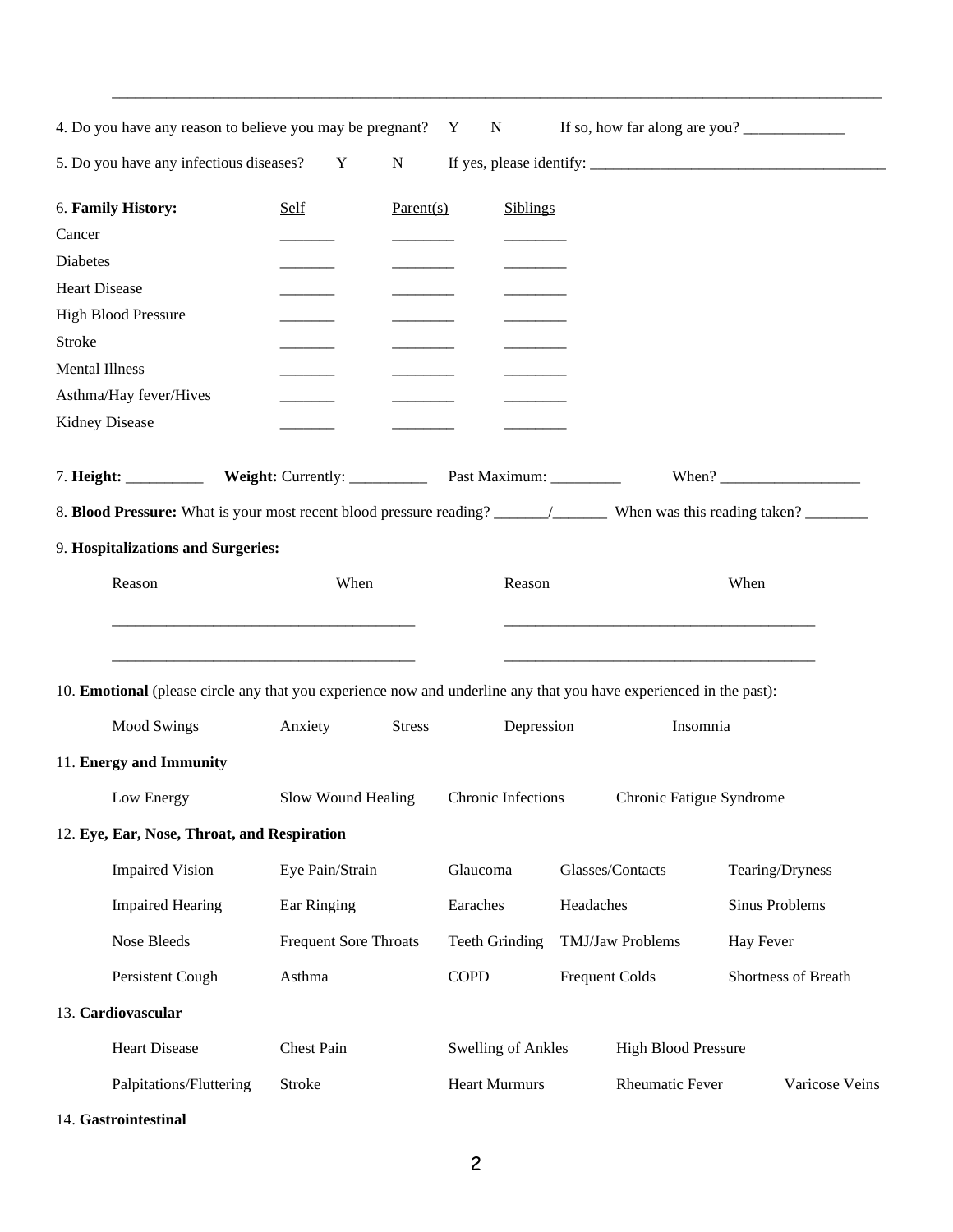|                | Ulcers                                                    |                    | Changes in Appetite                                |              | Nausea/Vomiting                | Epigastric Pain                 |                     | Gas/Bloating                         | Heartburn           |
|----------------|-----------------------------------------------------------|--------------------|----------------------------------------------------|--------------|--------------------------------|---------------------------------|---------------------|--------------------------------------|---------------------|
|                | Belching                                                  | <b>Gall Stones</b> |                                                    | Constipation |                                | Diarrhea                        |                     | Irritable Bowel                      | Abdominal Pain      |
|                | 15. Genito-Urinary Tract                                  |                    |                                                    |              |                                |                                 |                     |                                      |                     |
|                | Kidney Disease                                            |                    | Painful Urination                                  |              | Frequent UTI                   |                                 |                     | <b>Frequent Urination</b>            |                     |
|                | <b>Kidney Stones</b>                                      |                    | <b>Impaired Urination</b>                          |              | Blood in Urine                 |                                 |                     | Frequent Urination at Night          |                     |
|                | 16. Female Reproductive/Breasts                           |                    |                                                    |              |                                |                                 |                     |                                      |                     |
|                | <b>Irregular Cycles</b>                                   |                    | <b>Breast Lumps/Tenderness</b>                     |              |                                | Nipple Discharge                |                     | <b>Heavy Flow</b>                    |                     |
|                | Vaginal Discharge                                         |                    | Premenstrual Problems                              |              | Clotting                       |                                 |                     | <b>Bleeding Between Cycles</b>       |                     |
|                | <b>Menopausal Symptoms</b>                                |                    | <b>Difficulty Conceiving</b>                       |              |                                | Painful Periods                 |                     |                                      |                     |
|                | 17. Menstrual/Birthing History:                           |                    |                                                    |              |                                |                                 |                     |                                      |                     |
|                | 1. Age of First Menses: ________                          |                    |                                                    |              | 2. Birth Control Type: ______  |                                 |                     | 3. Length of Cycle: _______          |                     |
|                | 4. # of Days of Menses: _______                           |                    |                                                    |              | 5. # of Pregnancies: _________ |                                 |                     | $6.$ # of Live Births: $\frac{1}{2}$ |                     |
|                | 18. Male Reproductive                                     |                    |                                                    |              |                                |                                 |                     |                                      |                     |
|                | <b>Sexual Difficulties</b>                                |                    | Prostrate Problems                                 |              |                                | <b>Testicular Pain/Swelling</b> |                     | Discharge                            |                     |
| 19. Neurologic |                                                           |                    |                                                    |              |                                |                                 |                     |                                      |                     |
|                | Vertigo/Dizziness                                         |                    | Paralysis                                          |              | Numbness/Tingling              |                                 | Loss of Balance     | Tremors                              | Seizures/Epilepsy   |
| 20. Endocrine  |                                                           |                    |                                                    |              |                                |                                 |                     |                                      |                     |
|                | Hypothyroid                                               | Hypoglycemia       | Hyperthyroid                                       |              | Diabetes Mellitus              |                                 | <b>Night Sweats</b> |                                      | Feeling Hot or Cold |
|                |                                                           |                    |                                                    |              |                                |                                 |                     |                                      |                     |
|                |                                                           |                    |                                                    |              |                                |                                 |                     |                                      |                     |
| 22. Lifestyle: |                                                           |                    |                                                    |              |                                |                                 |                     |                                      |                     |
|                | a.                                                        |                    | Do you typically eat at least three meals per day? |              | $\mathbf{Y}$                   | N                               |                     | If no, how many? $\qquad \qquad$     |                     |
|                | b.                                                        |                    | Exercise routine:                                  |              |                                |                                 |                     |                                      |                     |
|                | How many hours per night do you sleep? ____________<br>c. |                    |                                                    |              |                                |                                 |                     |                                      |                     |
|                | d.                                                        |                    |                                                    |              |                                |                                 |                     |                                      |                     |
|                | e.                                                        |                    |                                                    |              |                                |                                 |                     |                                      |                     |
|                | f.                                                        |                    |                                                    |              |                                |                                 |                     |                                      |                     |
|                |                                                           |                    |                                                    |              |                                |                                 |                     |                                      |                     |
|                |                                                           |                    |                                                    |              |                                |                                 |                     |                                      |                     |
|                |                                                           |                    |                                                    |              |                                |                                 |                     |                                      |                     |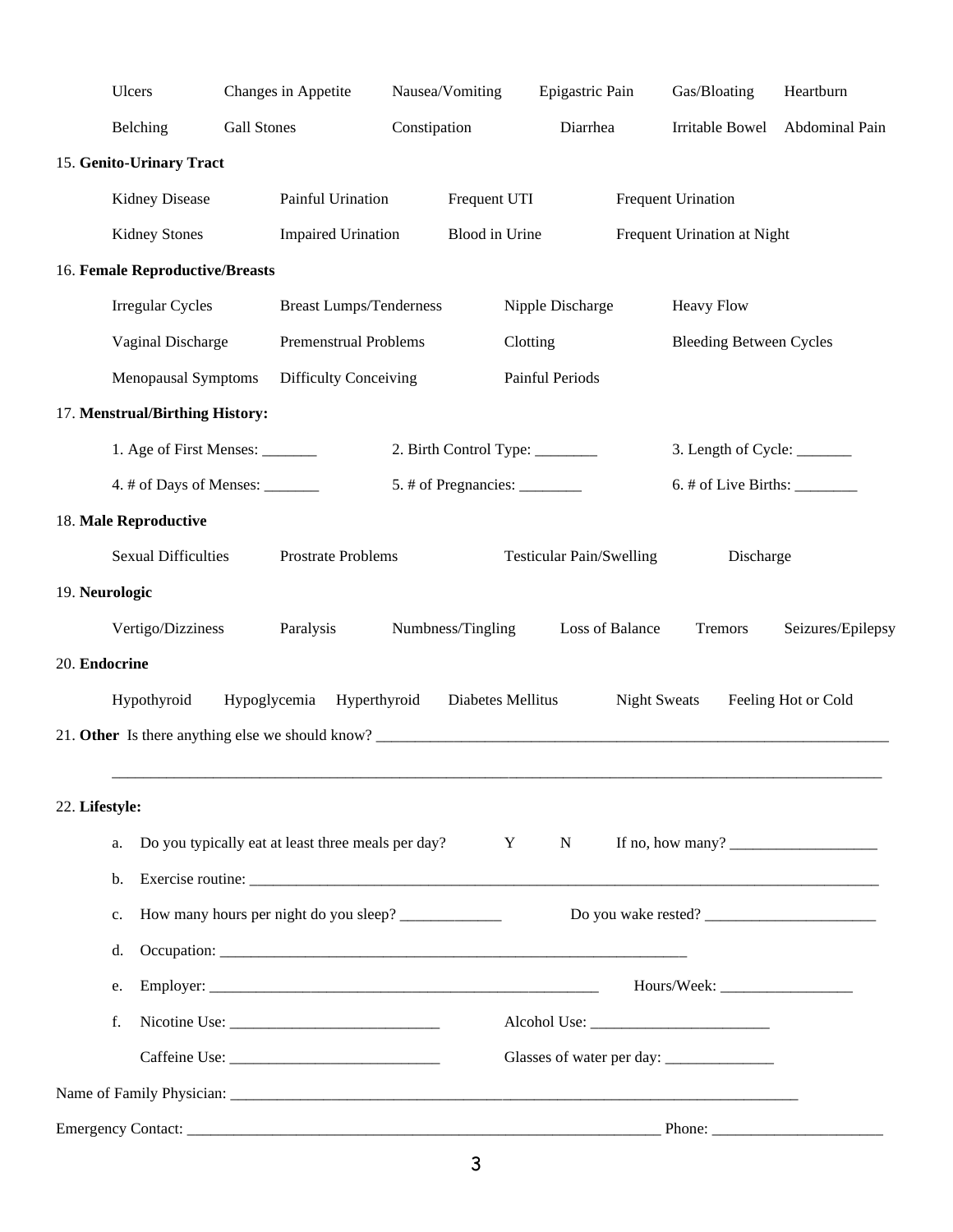

Mark Mamuszka, L.Ac. 5 River Street Windsor VT 05089

pointseast@gmail.com pointseastacupuncture.com (802) 291-3236

# **Consent to Treatment**

By signing below, I do hereby voluntarily consent to be treated with acupuncture and/or substances from the Oriental Materia Medica by a licensed acupuncturist at Points East Acupuncture. I understand that acupuncturists practicing in the state of Vermont are not primary care providers and that regular primary care by a licensed physician is an important choice that is strongly recommended by this clinic's practitioners.

**Acupuncture/Moxibustion:** I understand that acupuncture is performed by the insertion of needles through the skin or by the application of heat to the skin (or both) at certain points on or near the surface of the body in an attempt to treat bodily dysfunction or diseases, to modify or prevent pain perception, and to normalize the body's physiological functions. I am aware that certain adverse side effects may result. These could include, but are not limited to: local bruising, minor bleeding, fainting, pain or discomfort, and the possible aggravation of symptoms existing prior to acupuncture treatment. I understand that no guarantees concerning its use and effects are given to me and that I am free to stop acupuncture treatment at any time.

**Direct Moxibustion:** I understand that if I receive direct moxibustion as part of therapy, there is a risk of burning or scarring from its use. I understand that I may refuse this therapy.

**Chinese Herbs:** I understand that substances from the Oriental Materia Medica may be recommended to me to treat bodily dysfunction or diseases, to modify or prevent pain perception, and to normalize the body's physiological functions. I understand that I am not required to take these substances but must follow the directions for administration and dosage if I do decide to take them. I am aware that certain adverse side effect may result from taking these substances. These could include, but are not limited to: changes in bowel movement, abdominal pain or discomfort, and the possible aggravation of symptoms existing prior to herbal treatment. *Should I experience any problems, which I associate with these substances, I should suspend taking them and call Points East Acupuncture as soon as possible.*

**Acupressure/Tui-Na Massage:** I understand that I may also be given acupressure/tui-na massage as part of my treatment to modify or prevent pain perception and to normalize the body's physiological functions. I am aware that certain adverse side effects may result from this treatment. These could include, but are not limited to: bruising, sore muscles or aches, and the possible aggravation of symptoms existing prior to treatment. I understand that I may stop the treatment if it is too uncomfortable.

**Electro-Acupuncture:** I understand that I may be asked to have electro-acupuncture administered with the acupuncture. I am aware that certain adverse side effects may result. These may include, but are not limited to: electrical shock, pain or discomfort, and the possible aggravation of symptoms existing prior to treatment. I understand that I may refuse this treatment.

**Cancellation Policy:** A \$35 fee may be charged for missed appointments if 24-hours' notice is not given.

**Health Insurance:** If I have requested that Points East Acupuncture bill my insurance carrier directly: I acknowledge that in the event my treatment is not covered, I am responsible for the full cost of services rendered.

I understand that there may be other treatment alternatives, including treatment offered by a licensed physician.

I have carefully read and understand all of the above information and am fully aware of what I am signing. I understand that I may ask my practitioner for a more detailed explanation. I give my permission and consent to treatment.

| Signature:      |        |  |
|-----------------|--------|--|
|                 |        |  |
| <b>Address:</b> |        |  |
| City:           | State: |  |